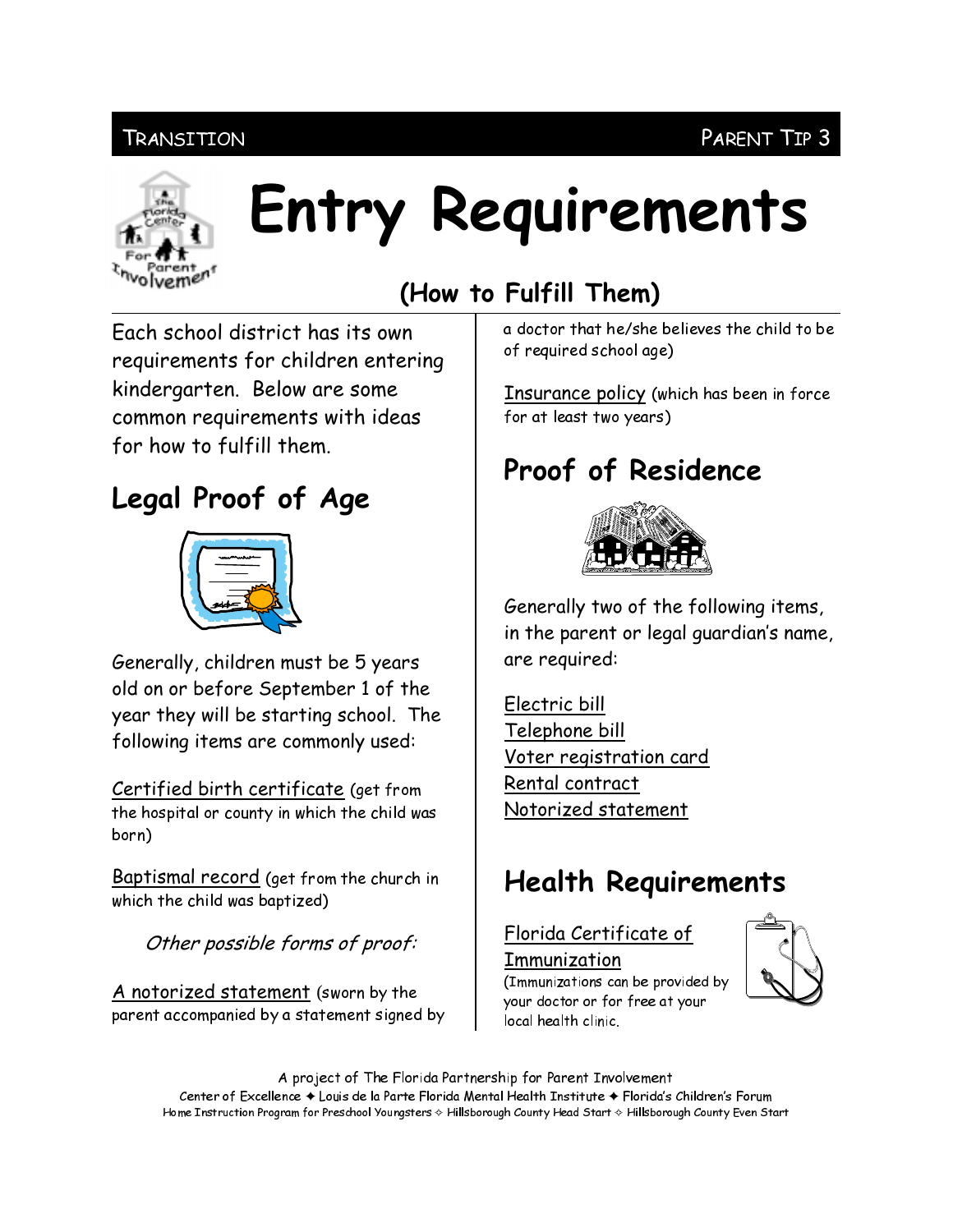## 2 TRANSITION

#### Ask for the form at the location in which your child received the latest immunization)

#### **Medical Examination**

(Proof of an exam within a 12 month period prior to school registration is required. Exams can be obtained for free at your local health clinic. Ask the physician for a completed exam form for school registration.)

## **Enrollment Form**



Get this form from your child's future school It tells the school that you intend for your child to attend.

Information which may be included:

Parent/Guardian Name(s), Address, & Telephone Numbers

**Emergency Contact Telephone Numbers** 

Names of people allowed to pick up your child

Social security number (usually optional, but can be obtained from the local social security office - check your colored government pages in the front of the phone book)

Language spoken (special services are available to those children whose primary language is not

English)

Health/Medical problems (especially those requiring staff awareness and/or supervision)

Note: If you have any questions or problems filling out the enrollment form, contact the school for help. If they don't have the answer to your question, ask them to find someone who can.

## **Meal Program** Application



Applications for free and reduced price breakfast and lunch should be provided by the school. Some schools distribute these at enrollment, others wait and send them home the first day of school.

These forms ask for information about the child's parent/quardian's income to determine eligibility for these programs.

A project of The Florida Partnership for Parent Involvement Center of Excellence ♦ Louis de la Parte Florida Mental Health Institute ♦ Florida's Children's Forum Home Instruction Program for Preschool Youngsters & Hillsborough County Head Start & Hillsborough County Even Start

## PARENT TIP 3